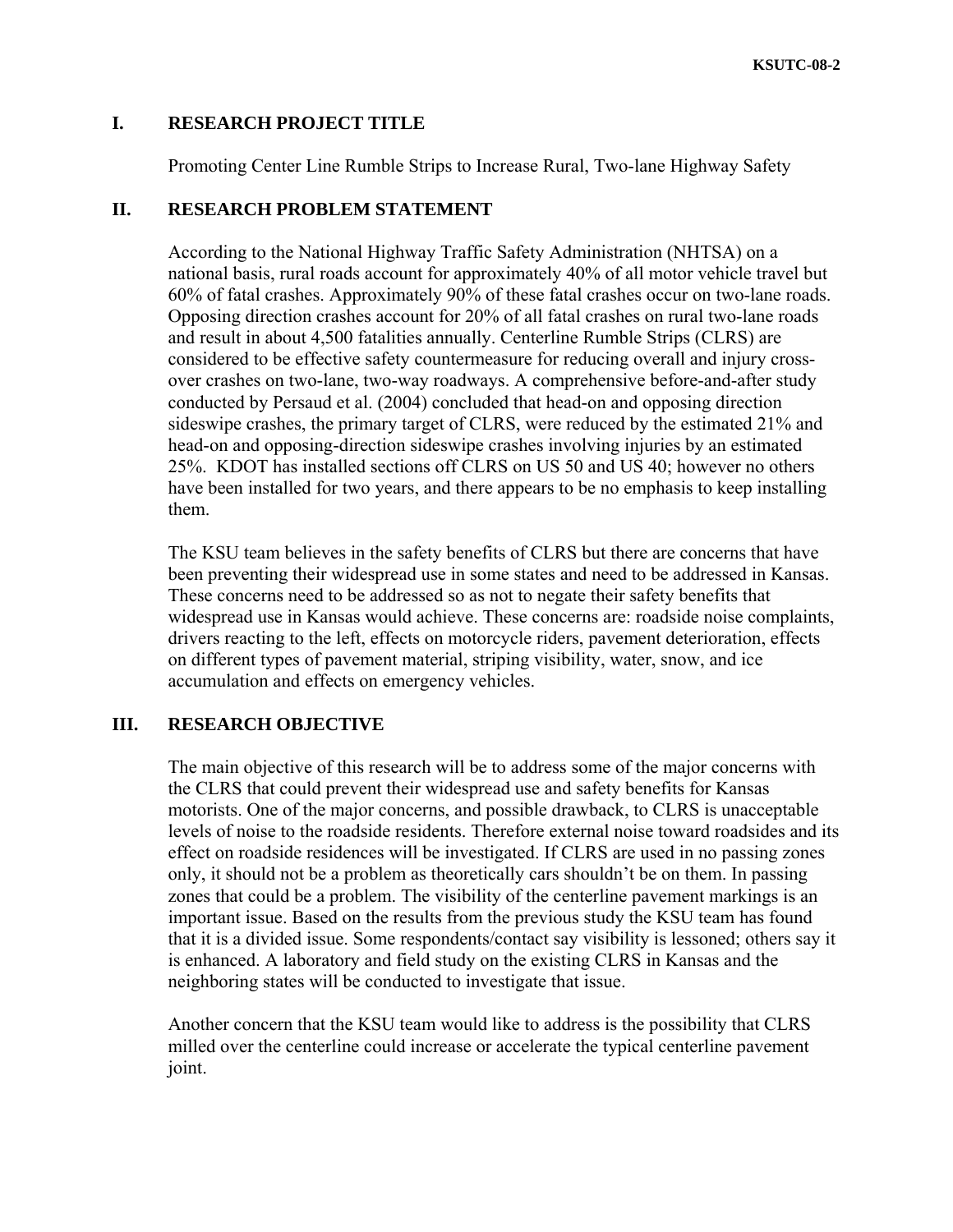The KSU team would like to investigate the need for placement of the warning sign (s) to warn the drivers about the CLRS installations.

To determine the safety effectiveness of the CLRS the KSU team will compare the number of cross-over crashes, injuries and fatalities for the two locations US 40 and US 50.

### Tasks

- 1. Update literature.
- 2. Conduct a survey of the residents along the sections of US 40 and US 50. The survey will consist of questions designed to gage the residents like, dislike, concern or ambivalence to the external noise produced from cars driving over the rumble strips after long-term use.
- 3. Conduct laboratory and field research on visibility of the centerline striping material and monitor CLRS locations for long-term pavement performance on two types of pavement (US 50 and US 40).
- 4. Study and analyze the before and after accident data obtained from the two CLRS locations (US 50 and US 40) by using the state-of-the-art statistical methods to determine the safety effectiveness of CLRS.
- 5. Distribute survey questionnaire to the road users to learn their responses to the installation of the CLRS after long-term use.
- 6. Investigate the need for warning sign(s) placements where the CLRS are installed.
- 7. Write and present draft report.
- 8. Finalize report.

# **IV. ESTIMATES OF FUNDING AND RESEARCH PERIOD**

#### *Period:* 18 months

*Funding:* \$59,000 K-TRAN; \$20,000 UTC. Additional funding from the UTC is requested to support the work of a second graduate student who will design, administer and statistically analyzed national survey of major concerns/problems and safety benefits of centerline rumble strips. The results of this survey will be incorporated into the Kansas guidelines.

# **V. URGENCY AND POTENTIAL PAYOFF**

CLRS appear to be low-cost, effective safety countermeasure for reducing overall and injury cross-over crashes on two-lane, two-way roadways. However, several concerns or potential negative effects have to be proven or refuted. These concerns could keep KDOT from installing extensive miles of CLRS and result in the loss of lives saved by reducing cross-over crashes. This study will address some of the major concerns as outlined in the Project Objectives part of this proposal.

Reducing overall and injury cross-over crashes on two-lane, two-way roadways is always an urgent priority with very high payoff. However, only finite funds are available. If